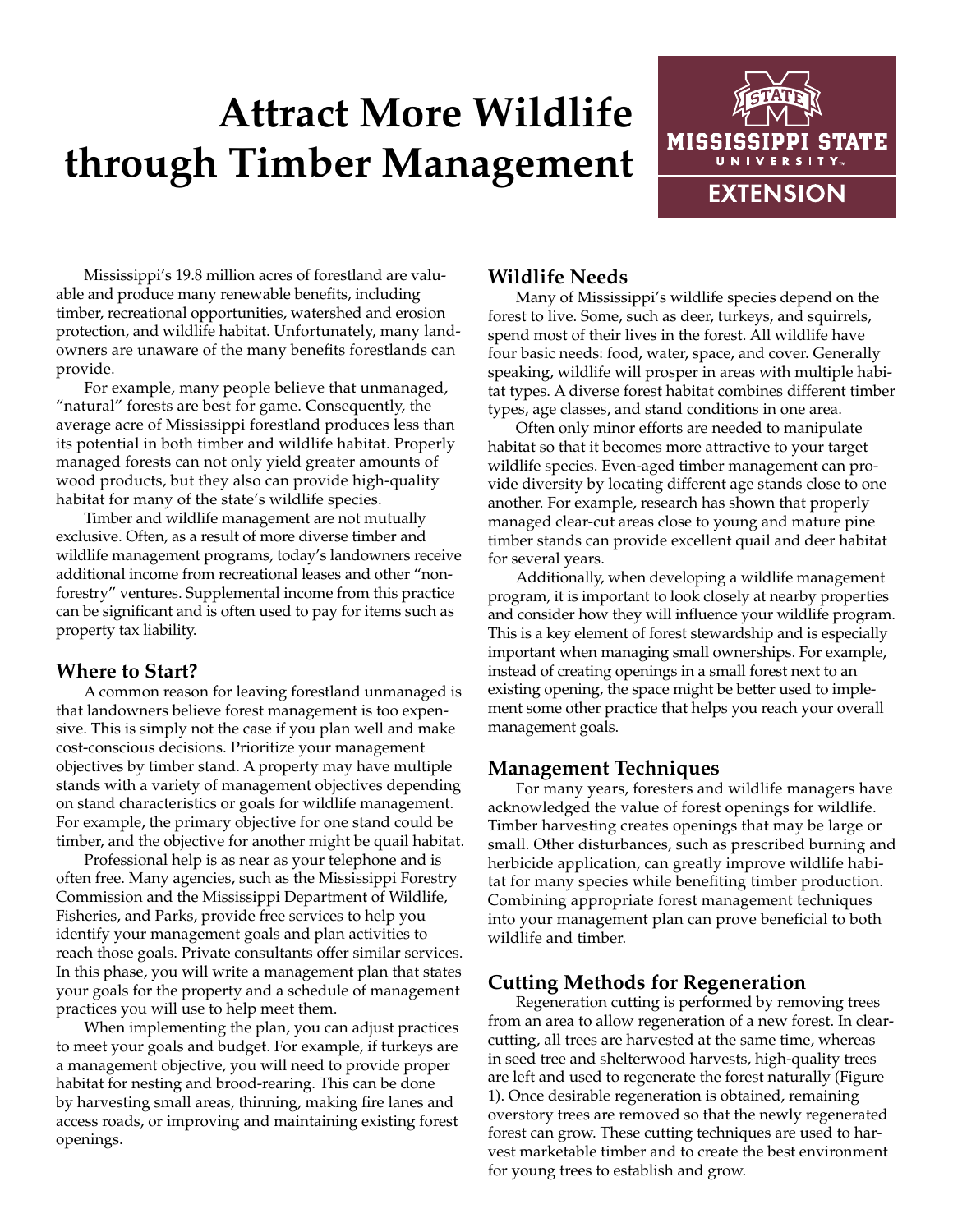

Figure 1. Vegetation response 3 years after a shelterwood cutting in oaks.

Following a harvest, many shade-intolerant plants begin to grow in openings. Wildlife often prefer the highly palatable and nutritious plant species that arise in these settings. Additionally, due to increased light and nutrient availability in these openings, these plants often provide comparably greater quantities of available fruit and seed for food.

Many landowners are concerned with the negative impacts of harvests on wildlife. However, negative effects can be reduced by considering the size, shape, and distribution of harvested areas in your harvest plan. Small (20 to 100 acres), irregularly shaped cuts next to larger stands of different ages will provide a diverse habitat preferred by many wildlife species. You can use these methods to regenerate pine and hardwood stands.

#### **Improvement Cuttings**

During the natural development of a forest, young trees compete for space, light, water, and nutrients. Some species, and individual stems of a given species, will outcompete others and become dominant in the forest. Dominant trees in even-aged forests are typically large and fast-growing.

The purpose of improvement cuttings (including, but not limited to, thinnings) is to remove trees of species undesirable to your management goals, trees that are damaged or unhealthy, trees that are of low quality, or trees that you do not think will survive until the next cutting. Foresters use improvement cuttings to improve the overall quality of a forest. Such harvesting creates space for crop trees to grow and allows more sunlight to reach the forest floor. This light aids the growth of many low-growing plants valuable for wildlife.

However, these benefits are short-lived. In a few years, the forest canopy will close again and shade out most of the forage plants established post-harvest. Improvement cuts can be made later to help wildlife and increase the stand's timber value.

Some wildlife species need "cavity trees" for nesting and shelter. Therefore, when implementing an improvement cut, try to keep several good cavity trees per acre. Cavity trees should be selected based on the presence of an existing cavity large enough to be used by wildlife species of interest. Often, cavity trees are food-producing species, such as oak, hickory, blackgum, beech, or bald cypress. These are useful to many wildlife species, and leaving them does not result in a significant decrease in timber production.

#### **Prescribed Burning**

Prescribed burning is a practice used to accomplish your management objectives for a stand. Fire promotes an early successional stage in the understory of a timber stand (Figures 2 and 3). Periodic use of prescribed fire can maintain these early successional stages and help provide ample cover and forage for wildlife.

Burn frequency depends on the species of wildlife you are attempting to attract. For example, when managing pines to maximize the potential for quail, you may want to burn more frequently than if managing for deer. Think about what your target wildlife feeds on, as well as its preferred cover type. In the case of quail, you are trying to produce as many seeds and insects as possible while maintaining cover approximately 2 feet high. Conversely, deer would have difficulty finding sufficient cover in optimal quail habitat and would prefer more herbaceous or woody vegetation.

As previously discussed, it is often better to have a diversity of cover types and forage on your property. This can be achieved using a burn rotation. A burn rotation is simply a schedule for burning a portion of your property on a yearly, or multi-year, basis. Rotating burning time on different portions of your property allows for a variety of different successional stages at all times (Figure 4). This system yields a more diverse habitat and lowers the workload for managers compared to burning the entire property every year.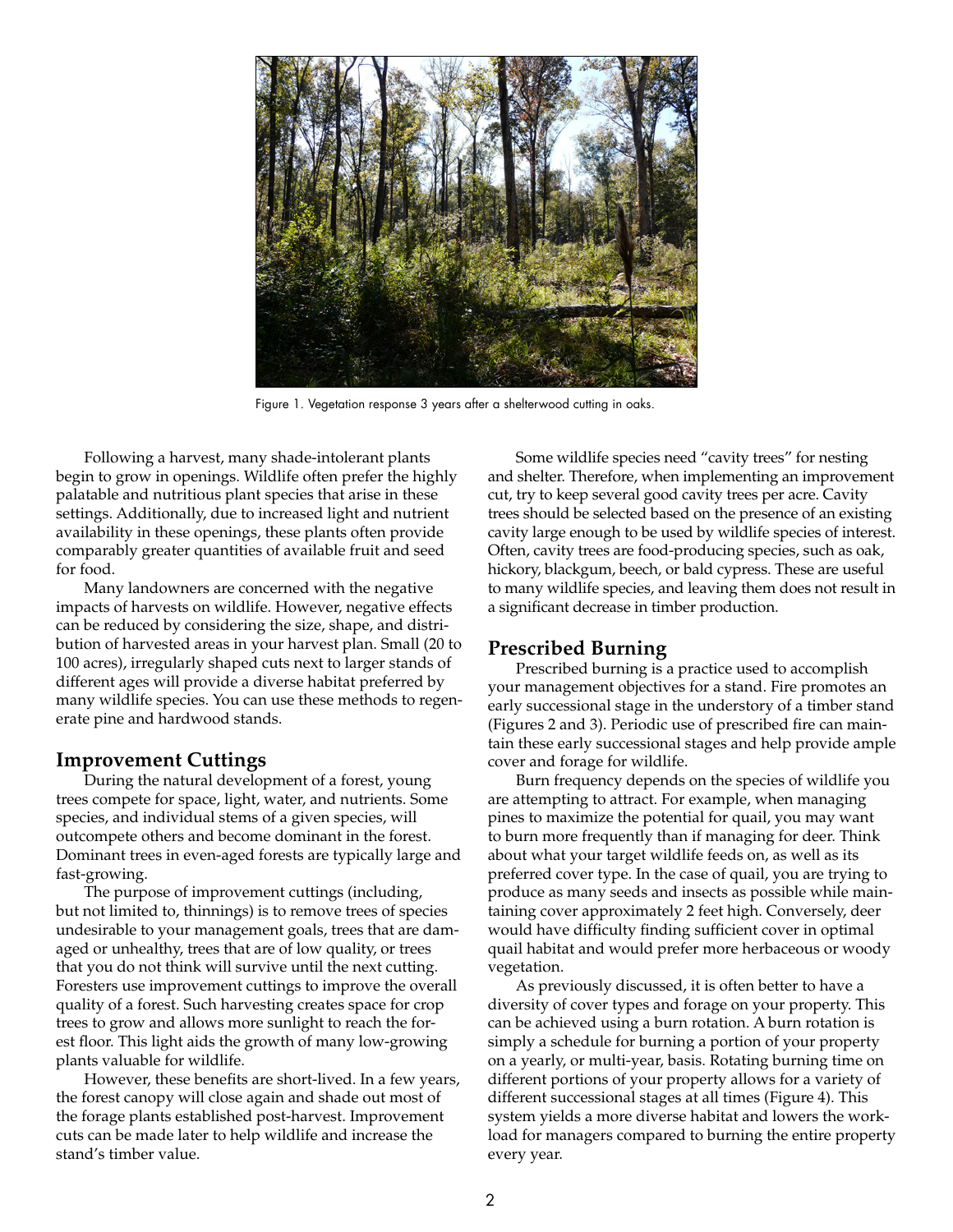

Figure 2. Prescribed-burning a pine stand to increase herbaceous groundcover for wildlife.



Figure 3. Post-prescribed burning. Note: Bare ground is ready for fresh herbaceous germination.

Early successional plants promoted through prescribed fire have the same essential needs as your timber stand. If desired understory species are not obtained in the year following a burn, you may need to perform a thinning operation. Removing selected stems in the stand will allow more light, water, and nutrients for the understory. Other advantages of a properly conducted burn include wildfire fuel reduction, woody and herbaceous competition control, and improved visibility and accessibility.

Prescribed burning can be a valuable tool for forest and wildlife management, but it must be used properly. Contact your local Extension agent, Extension forestry specialist, or a registered forester to help locate a certified prescribed-burn manager in your area. He or she can create a written burn plan specific to your property and management objectives and will obtain the required burn permit before performing the burn. This burn manager and plan must be on-site the day of the burn to ensure that it is carried out per plan instructions and for liability purposes.



Figure 4. Vegetation in a low-quality, upland hardwood stand 5 months post-dormant season burn.

#### **Forest Herbicides**

Forest herbicides are a valuable forest management tool. Today's herbicides are safe and economical to use in a forest management program. They are used in site preparation, stand improvement, vegetation control, and wildlife habitat improvement. Herbicides are used in pine and hardwood timber management.

Compounds have been developed that can be applied over the top of pines and hardwoods to control competing vegetation without harm to crop trees. Additionally, herbicide applications can be tailored to management objectives and help obtain more desirable herbaceous species at ground level. For example, when used with prescribed burnings, herbicides containing imazapyr can be used to selectively control less nutritious vegetation on the forest floor while leaving more palatable legumes for wildlife use (Figure 5).



Figure 5. Early succession herbaceous species maintained using prescribed fire and herbicide.